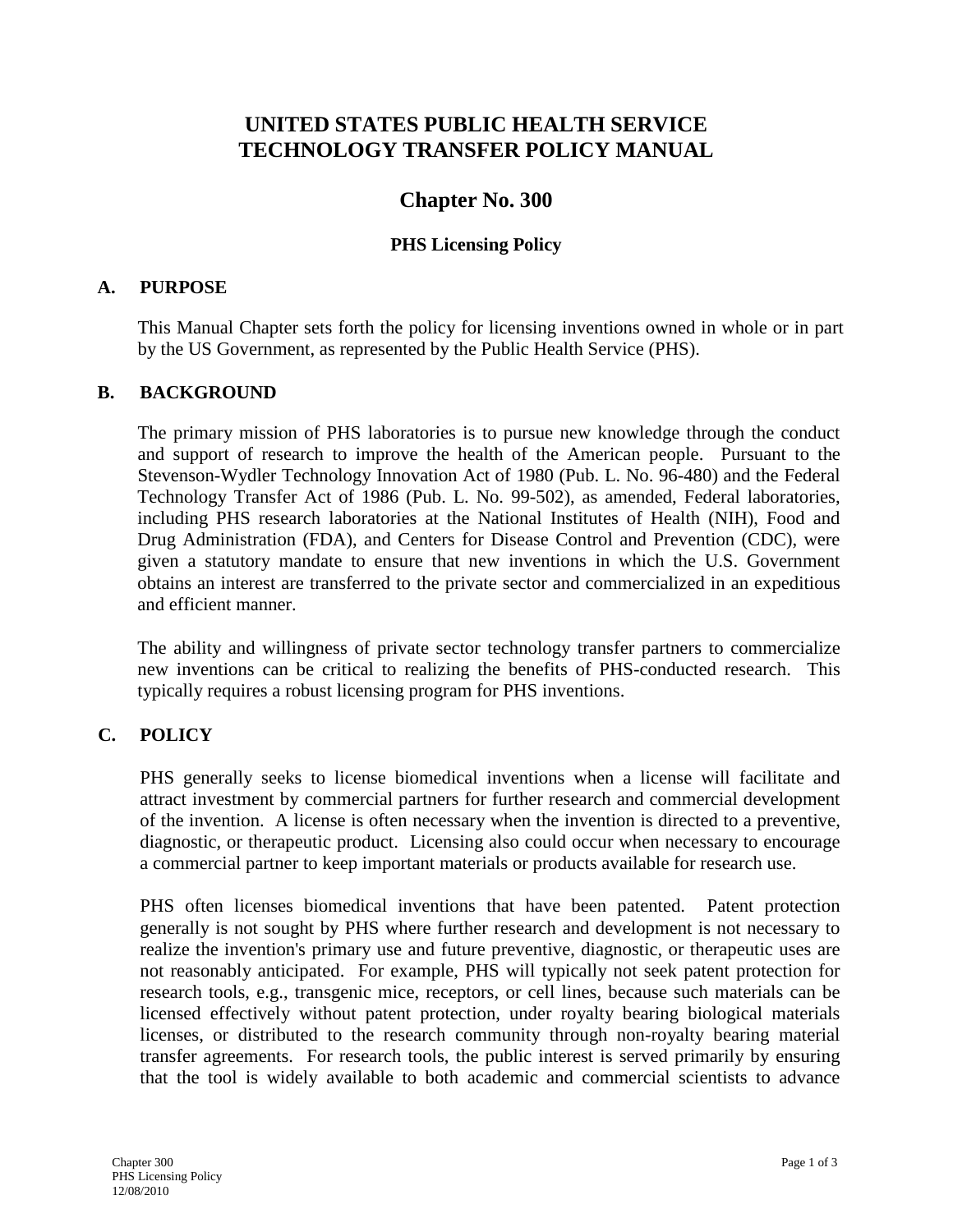further scientific discovery. Secondarily, a financial return to the public is obtained through royalties on the rare research tool that has significant commercial value.

In addition, some inventions may be transferred to the private sector most expeditiously through publication, and PHS may determine for any given invention and circumstance that patenting and licensing is unnecessary and could inhibit broad dissemination and application of the invention.

In contrast, for inventions with, e.g., potential preventive, diagnostic, or therapeutic uses, where some type of exclusivity (and therefore patent protection) is necessary for product development, licensing of the patent rights is typically the primary vehicle for transferring the invention to commercial partners. Due to the importance of effective licensing, particularly patent licensing, to the development and availability of new products arising from PHS inventions, the PHS licensing program is governed by the following principles in marketing, negotiating, executing, and monitoring licenses to PHS inventions:

- The PHS licensing program is consistent with the Principles and Guidelines for Recipients of NIH Research Grants and Contracts on Obtaining and Disseminating Biomedical Research Resources: Final Notice (the "NIH's Research Tools policy"), 64 Fed. Reg. 72,090 (Dec. 23, 1999) and Best Practices for the Licensing of Genomic Inventions: Final Notice, 70 Fed. Reg. 18,413 (Apr. 11, 2005).
- Normally PHS seeks to ensure development of each invention for the broadest number of possible applications to maximize the availability of the invention to the public.
- PHS seeks to ensure that a licensee obtains the appropriate scope of rights necessary to develop a potential application of the invention. This enables as many companies as possible to obtain commercial development rights, resulting in the concurrent development of many potential applications and the further promotion of the invention's utilization by the public.
- PHS seeks to ensure that commercial partners expeditiously develop the licensed invention.
- PHS seeks to ensure that inventions commercialized under PHS licenses are brought to practical application, offered and maintained for sale, and made reasonably accessible to the public. PHS enhances public access to the benefits of its invention by fostering the development of competing products for the same or similar applications.
- PHS seeks to promote commercial development of inventions in a way that provides broad accessibility for developing countries.
- PHS seeks to obtain a fair financial return on the public's research investment through negotiating royalty-bearing licenses and obtaining payment of patent expenses from licensees.

.